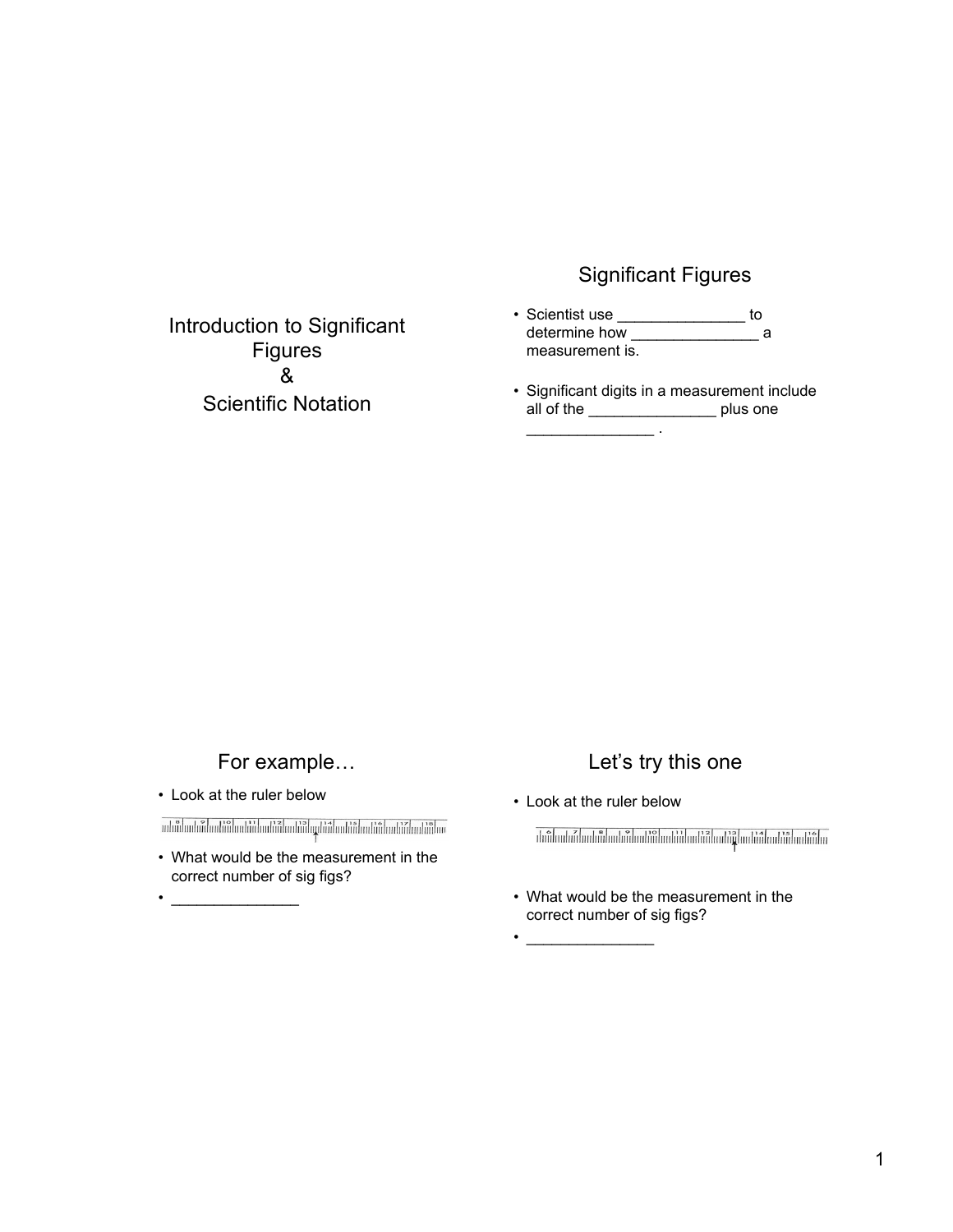# The same rules apply with all instruments

- The same rules apply
- Read to the last digit that you know
- Estimate the final digit

## Let's try graduated cylinders

• Look at the graduated cylinder below

| __________<br>the control of the control of the control of | ويتانى<br>$\sim$ |  |
|------------------------------------------------------------|------------------|--|
|                                                            | ____<br>______   |  |
|                                                            | ______           |  |

 $\bullet$   $\_\_$ 

• What would be the measurement in the correct number of sig figs?

# One more graduated cylinder

• Look at the cylinder below…



 $\bullet$   $\qquad$ 

• What would be the measurement in the correct number of sig figs?

# Rules for Significant figures Rule #1

- All non zero digits are **ALWAYS** significant
- How many significant digits are in the following numbers?

| 274    |  |
|--------|--|
| 25.632 |  |
| 8.987  |  |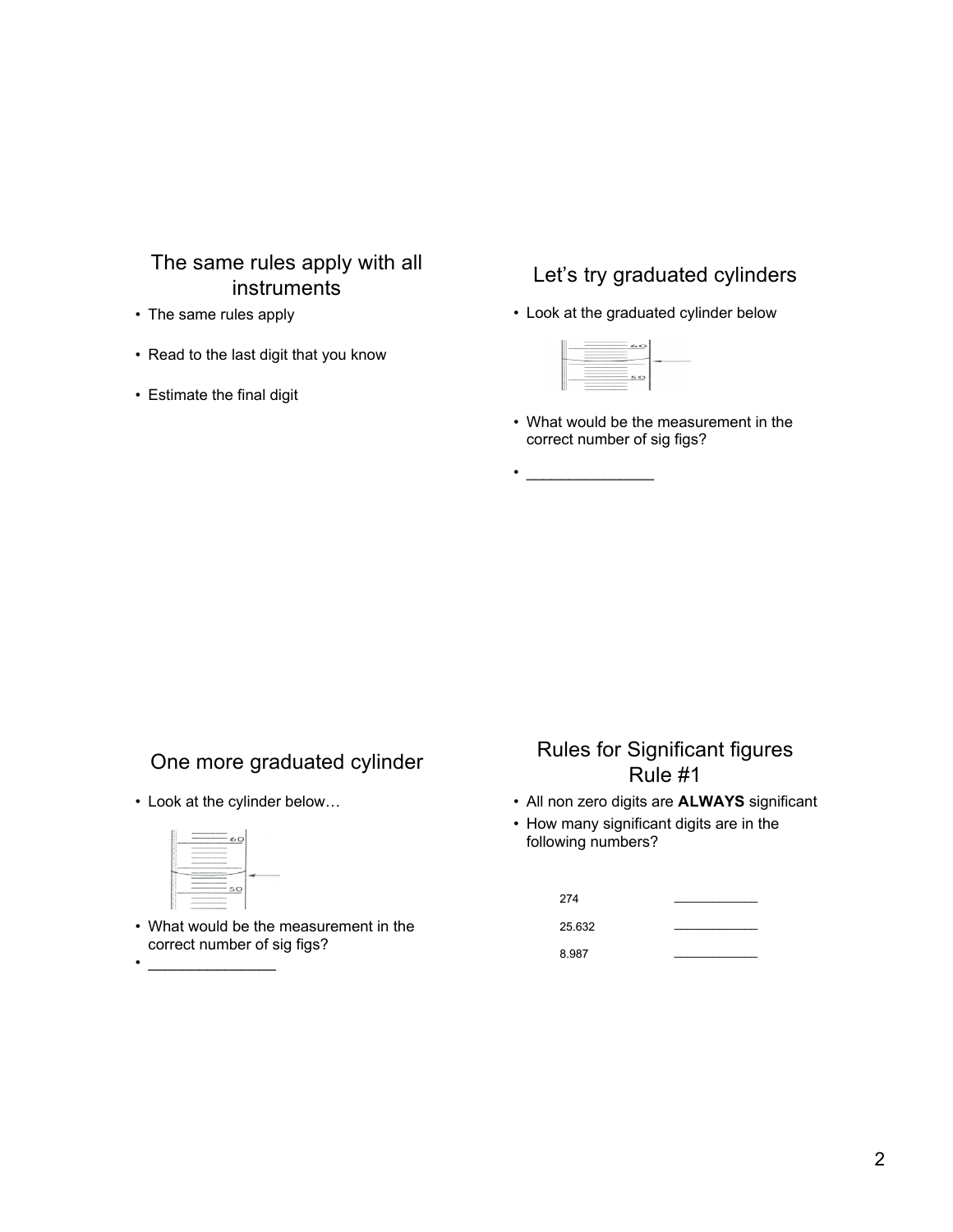### Rule #2

- All zeros between significant digits are **ALWAYS** significant
- How many significant digits are in the following numbers?

504 60002 9.077  $\overline{\phantom{a}}$ 

#### Rule #3

- All **FINAL** zeros to the right of the decimal **ARE** significant
- How many significant digits are in the following numbers?

32.0 19.000 105.0020  $\mathcal{L}=\mathcal{L}$  $\overline{\phantom{a}}$ 

#### Rule #4

- All zeros that act as place holders are **NOT** significant
- Another way to say this is: zeros are only significant if they are between significant digits OR are the very final thing at the end of a decimal

## For example

How many significant digits are in the following numbers?

| 1) 0.0002                  |    |
|----------------------------|----|
| 2) 6.02 x 10 <sup>23</sup> |    |
| 3) 100.000                 | 3) |
| 4) 150000                  | 4  |
| 5) 800                     | 5  |
|                            |    |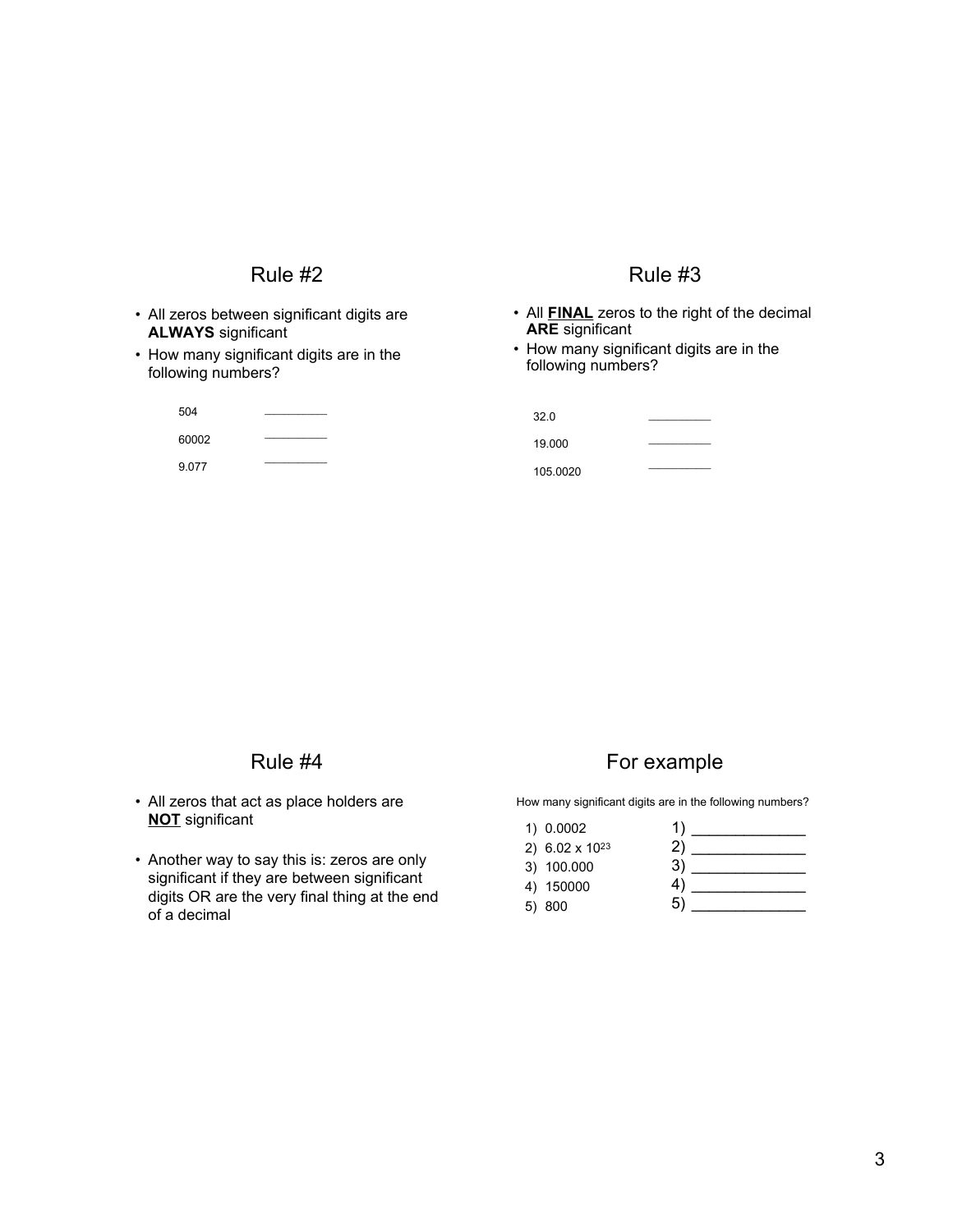### Rule #5

- All counting numbers and constants have an infinite number of significant digits
- For example:

1 hour =  $60$  minutes

12 inches = 1 foot

24 hours =  $1$  day

There are 30 students in the class

## How many significant digits are in the following numbers?

| 1) 0.0073      | 1) |  |
|----------------|----|--|
| 2) 100.020     | 2) |  |
| 3) 2500        | 3) |  |
| 4) 7.90 x 10-3 | 4) |  |
| 5) 670.0       | 5) |  |
| 6) 0.00001     | 6) |  |
| 18.84          |    |  |

### Rules Rounding Significant Digits Rule #1

- If the digit to the immediate right of the last significant digit is less that 5, do not round up the last significant digit.
- For example, let's say you have the number 43.82 and you want 3 significant digits

### Rounding Rule #2

- If the digit to the immediate right of the last significant digit is greater that a 5, you round up the last significant figure
- Let's say you have the number 234.87 and you want 4 significant digits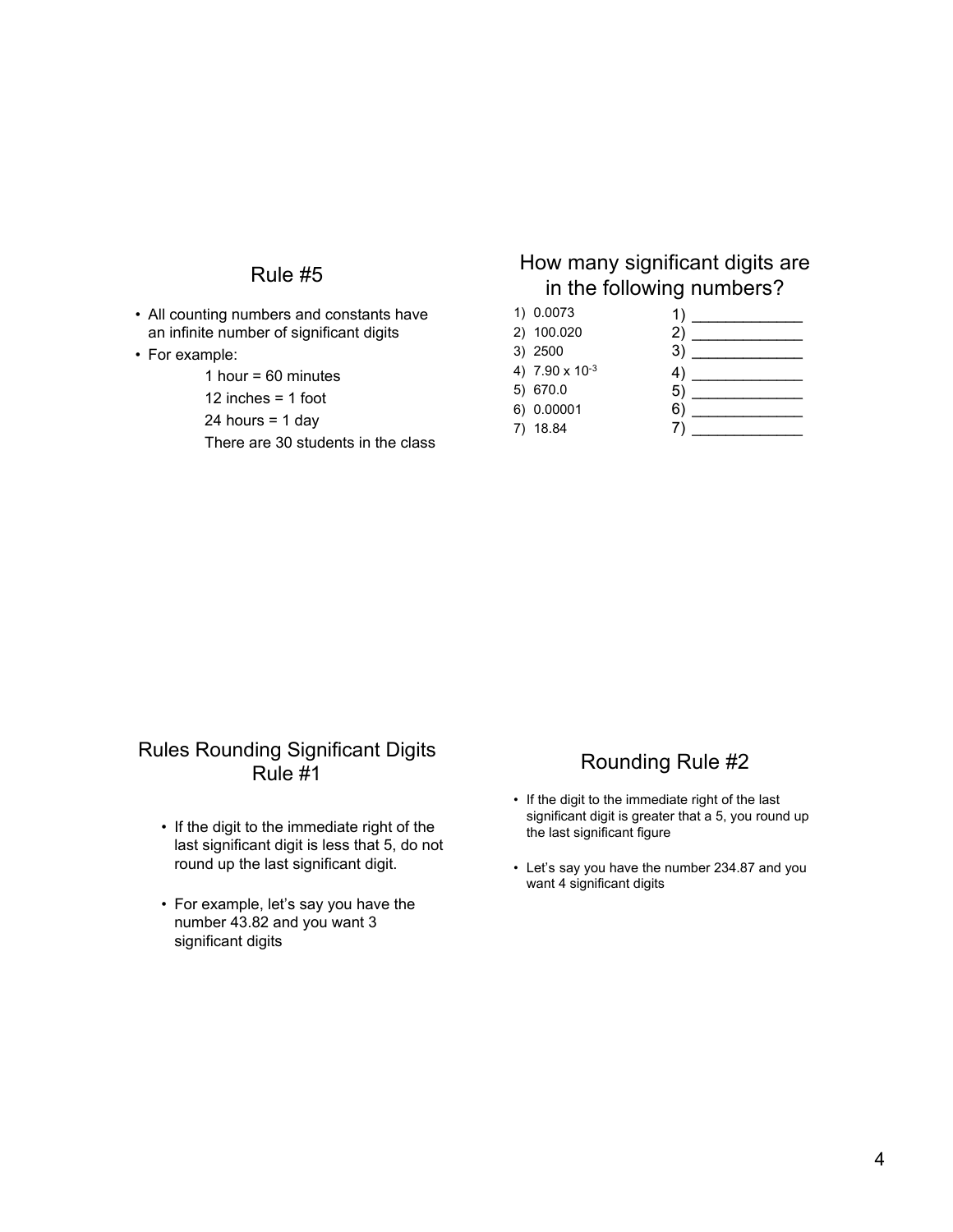# Rounding Rule #3

- If the number to the immediate right of the last significant is a 5, and that 5 is followed by a non zero digit, round up
- 78.657 (you want 3 significant digits)

### Rounding Rule #4

- If the number to the immediate right of the last significant is a 5, and that 5 is followed by a zero, you look at the last significant digit and make it even.
- 2.5350 (want 3 significant digits)

## Say you have this number

• 2.5250 (want 3 significant digits)

### Let's try these examples…

| 200.99  | (want $3 SF$ ) |  |
|---------|----------------|--|
| 18.22   | (want $2 SF$ ) |  |
| 135.50  | (want $3 SF$ ) |  |
| 0.00299 | (want $1 SF$ ) |  |
| 98.59   | (want $2 SF$ ) |  |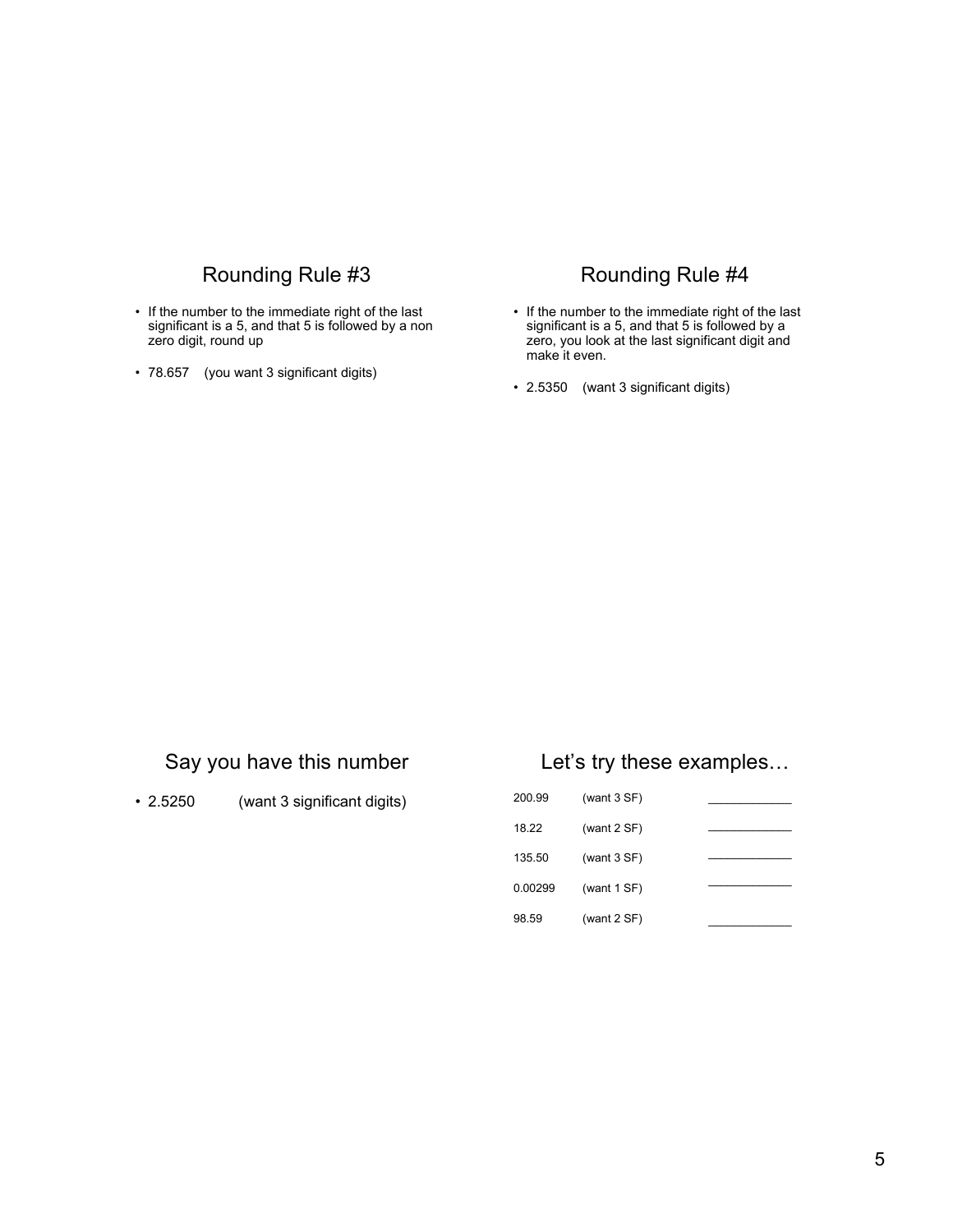### Scientific Notation

• Scientific notation is used to express very  $\equiv$  or very  $\equiv$ 

numbers

- I consists of a number between followed by \_\_\_\_\_\_\_\_\_\_\_\_\_ to an
- The \_\_\_\_\_\_\_\_\_\_\_\_\_\_ can be determined by the number of number of move to get only 1 number in front of the decimal

### Large Numbers

- If the number you start with is greater than 1, the exponent will be
- Write the number 39923 in scientific notation

\_\_\_\_\_\_\_\_\_\_\_\_\_

### Small Numbers

- If the number you start with is less than 1, the exponent will be \_\_\_\_\_\_\_\_\_\_\_\_\_
- Write the number 0.0052 in scientific notation

## Scientific Notation Examples

Place the following numbers in scientific notation:

1) 99.343 2) 4000.1 3) 0.000375 4) 0.0234 5) 94577.1 1) \_\_\_\_\_\_\_\_\_\_\_\_\_ 2) \_\_\_\_\_\_\_\_\_\_\_\_\_ 3) \_\_\_\_\_\_\_\_\_\_\_\_\_ 4) \_\_\_\_\_\_\_\_\_\_\_\_\_  $5)$